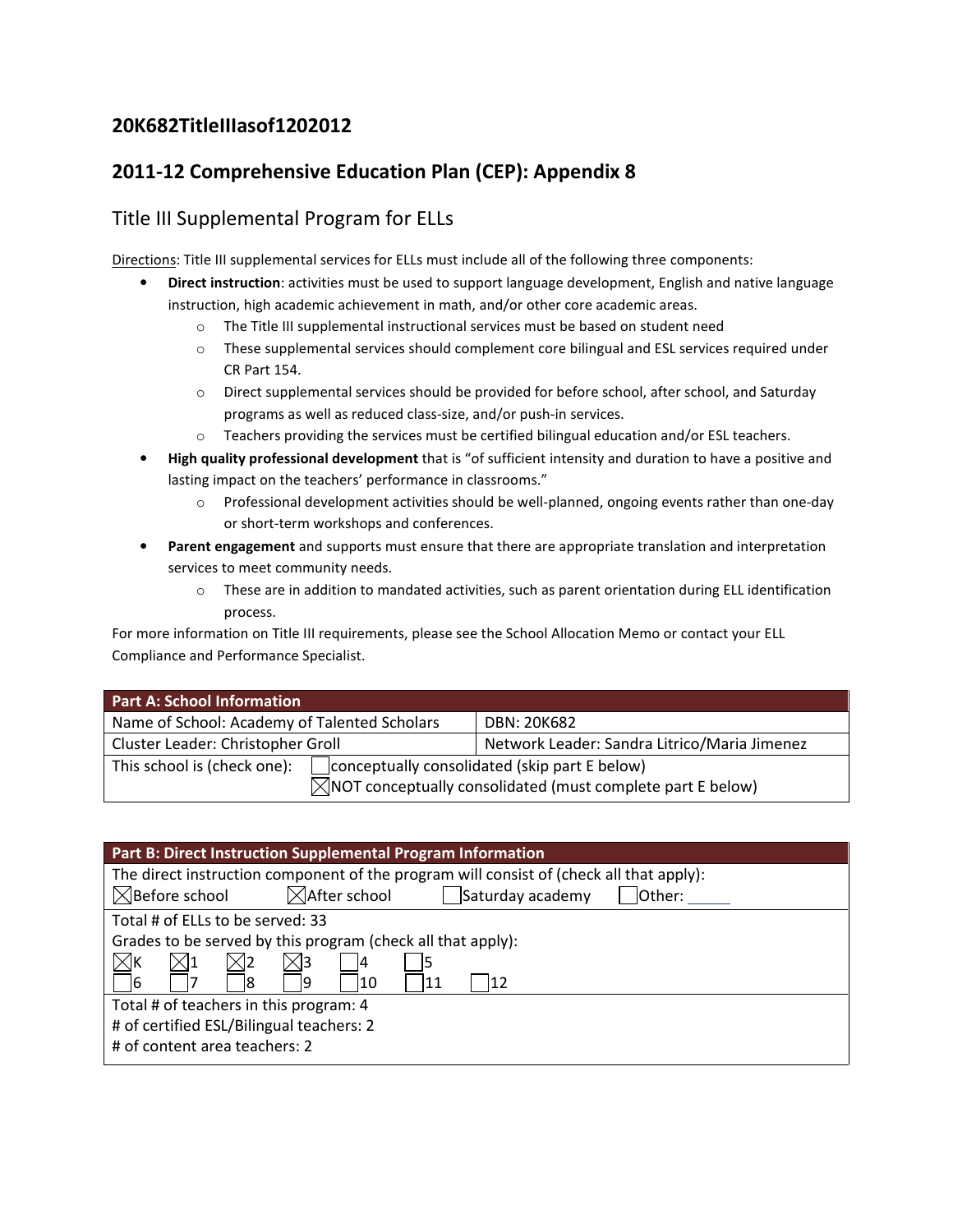### Part B: Direct Instruction Supplemental Program Information

Describe the direct instruction supplemental program here and include the

- rationale
- subgroups and grade levels of students to be served
- schedule and duration
- language of instruction
- # and types of certified teachers
- types of materials

Begin description here: We will be offering a morning class, a" Title III CCLS Literacy Support" Class for all of our ELLS of all proficiency levels. The class will be held on Tuesday mornings from 7:10-8:10 am for 18 sessions running from January 10th to May 22nd. It will consist of two classes, Kindergarten & 1st grade and Second & Third grade. Two certified ESL teachers will be teaching these two classes. The course will be assisting ELLs with the kinds of literacy skills they need to have to be able to meet Common Core ELA standards in Speaking, Reading and Writing. The school will also be offering an afterschool ELA/Math State Test Preparation course called Project Success specifically for third grade former ELLs, current ELLS and students whose overall grade was 1 or 2 in Literacy & Math. The school analyzed the third grade ELA and Math assessment data and from the findings concluded that a Test Preparation Academy was needed. According to the analysis of data on Teacher's College Assessment Pro for Reading Levels, 44% of all third grade students are either at a benchmark of 1 or 2 of meeting the standards. According to the most recent Math report card grades given in November 2011, 49% of all third graders are at benchmarks of 1 or 2 of meeting the standards in math. The course will also be offered to all third grade students as the school sent a notice out to all third grade parents surveying their interest in having their child attend such a test preparation course and the majority of responses was yes. The course will provide additional support in preparation for the New York State exams. There will be two classes that meet on Mondays, Wednesdays and Thursdays from 3:15pm -4:45pm. It will run for 30 sessions starting in January. There will be two certified Elementary Education teachers teaching the afterschool ELA/Math Test Prep course. One of these two teachers is certified in ESL and will switch between the two classes for 45 minutes at a time on two of the days and the third day a different certified ESL teacher will push-in to the two classes for 45 minutes at a time. The ELL program will be using Anastasio's NYSESLAT and Beyond Test Prep and Mondo Big Picture Chart writing and discussion prompts as supplemental materials. The Afterschool ELA /Math will be using Buckle Down by Triumph Learning Publishers. The school will also be ordering a take at home Test Practice book.

### Part C: Professional Development

Describe the school's professional development program for Title III Program teachers as well as other staff responsible for delivery of instruction and services to ELLs.

- rationale
- teachers to receive training
- schedule and duration
- topics to be covered
- name of provider

Begin description here: One ESL Title III teacher regularly attends Teacher's College Calendar Days and has thus far attended the following all day TC workshops: "Eye to Support ELLs" covering cultural, environmental, native language considerations and literacy supports; "Uncover Secrets to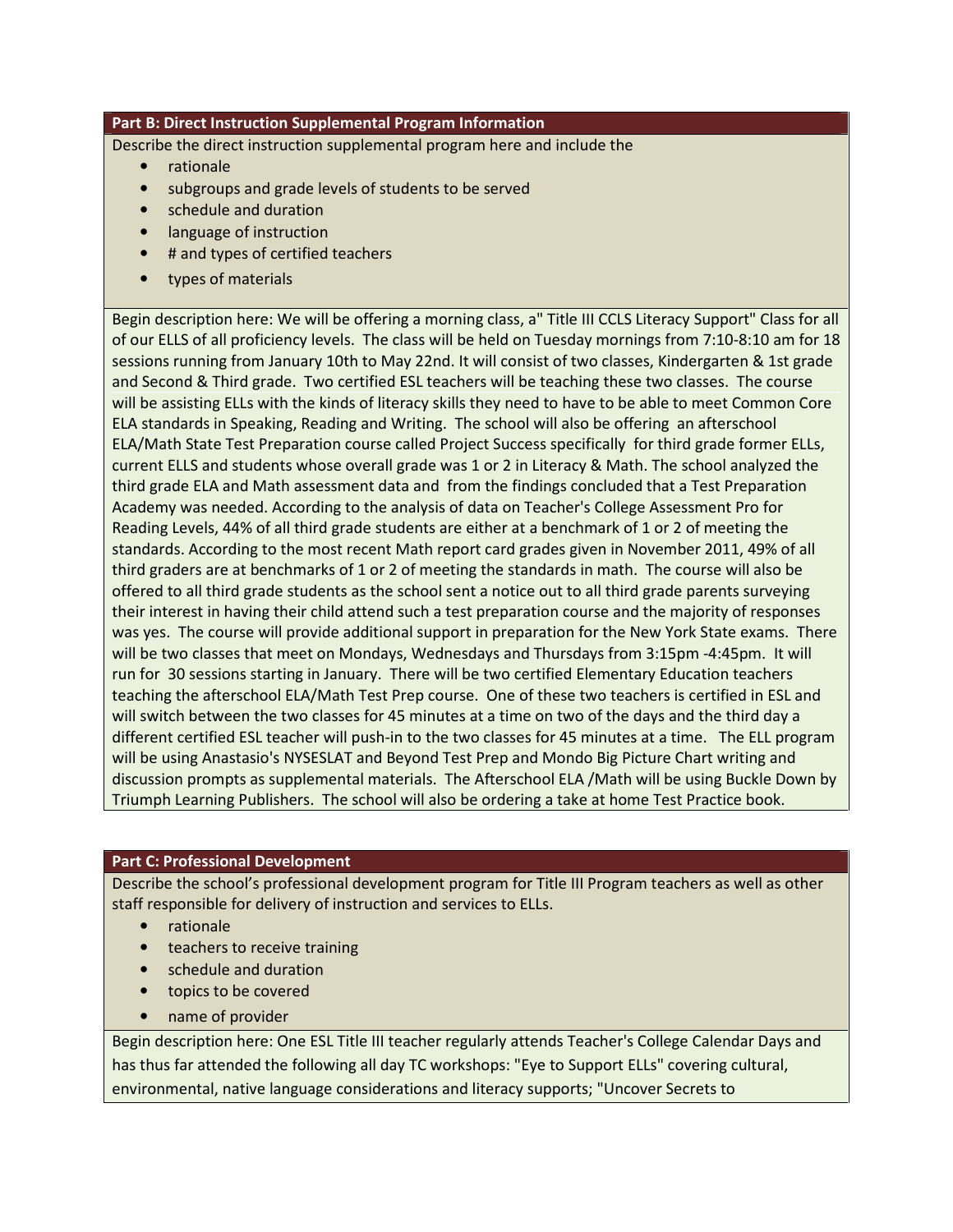#### Part C: Professional Development

Reading/Writing Workshop- Common Core Standards for ELLs" covering ways to improve writing such as collaborating with other students and the use of student created rubrics; and "Many Voices: Meeting the Literacy Challenges of Linguistically Diverse Students" covering topics of the importance of student dialougue and the comprehension skills of identifying main idea and supporting details. This teacher as well as two classroom teachers with ELLs and or SWD/ELLs are also attending our CFN network's series of 6 hour workshops titled, "Supporting SWDs & ELLs in Meeting the CCLS through Universal Design for Learning" set for 11/29, 1/30, 3/30. To meet our school goals of Student Engagement & Higher Level Questioning all teachers of ELLs receive professional development at Lunch & Learns, Morning Study Groups and weekly Teacher Team Meetings. They are offered study groups by our Curriuclum Specialist, Ellen Lotz including a "Literacy Study Group" focusing on Guided Reading, Questioning and Discussions, and a "Math Study Group" covering topics as Engaging Students in Mathematics by using a variety of Group Work Models by our Math Coach Maria Rogalle. These study groups meet weekly for the two months of November and December in the morning from 7:15am -8:00am. The teachers also have the option of attending 45 minute monthly Lunch and Learns which focus on topics of questions about TC Reading/ Writing Units of Study, adminstering and assessing Running Records, and making ELL modifications. All of these topics apply to teachers of Title III because the teachers are responsible to know the kinds of reading and writing activities that ELLs perform in class as well as what is expected of them. All weekly teacher team meetings focus on the Chancellor's instructional expectations that include looking at student work to infom and deepen our teaching practice. Professional development half days have focused on creating performance tasks that model after the ELA exam and meet the Common Core Curriculum Standards. All of the available PD which includes pieces on engaging them as learners and using higher order thinking questions will greatly benefit the Title III teachers' instruction in preparing students for the demands of their classwork as well as the NYSESLAT and State Exams.

### Part D: Parental Engagement Activities

Describe the parent engagement activities targeted toward parents of ELLs that will impact higher achievement for ELLs. NOTE: These are in addition to mandated activities, such as parent orientation during ELL identification process.

- rationale
- schedule and duration
- topics to be covered
- name of provider
- how parents will be notified of these activities

Begin description here: Our school places an importance on parents of ELLs becoming familiarized with the new Common Core Literacy Standards and being supported in meeting the academic expectations it holds for their children. The school also places a high priority on parents being involved in volunteer opportunities that will help them become more aware of school programs and be able to view first hand the kind of learning experiences their children are having. At the start of the school year all parents were invited to a Curriculum Night held on September 20th from 6:00pm -6:45pm which gave parents an overview of the curriculum, educational programs and the classroom protocols that their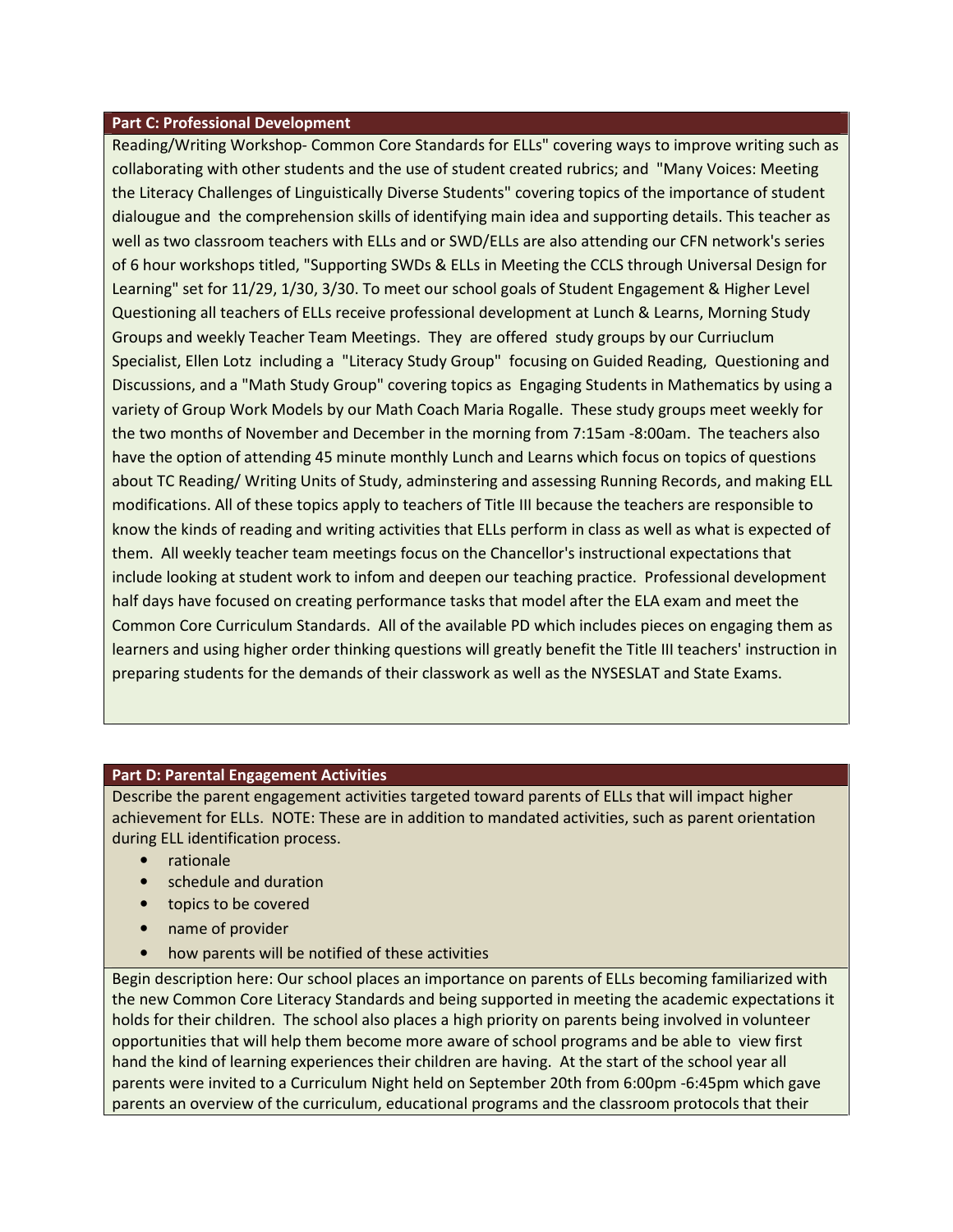#### Part D: Parental Engagement Activities

children will be taught with. On November 9th parents were invited to a morning one hour "Parent as Partners" workshop which covered the explanation of Just Right Reading levels and the supports that parents can use in reading with their children. The workshop was presented by Ellen Lotz, the school's Literacy Coach. On November 9th in the evening the school's Principal Intern Maria Rogalle presented an overview of the Common Core Standards in Literacy at the monthly PTO meeting which all parents are invited to. On December 7th Ellen Lotz, the Curriculum Specialist presented on the Math Common Core Learning Standards to the PTO in the evening. All parents were invited as well. At the upcoming January PTO meeting the ESL coordinator, Ann Casalan will be presenting an overview of the Title III morning CCLS Literacy class and the curriculum and strategies being used as well as the rationale and logistics for it. She will also be giving an overview of the NYSESLAT exam. At this PTO meeting Maria Rogalle, Principal Intern will be presenting on the afterschool Project Success class as well. In mid February the school will be holding a Literacy/Math Home-School Evening which all parents and their children will be invited to which will be celebrating their children's achievements in literacy and math as well as involving all in fun activities that will promote more awareness and understanding of the kinds of literacy/math expectations for their children. Mid March Ellen Lotz will be inviting parents of students at the 1 and 2 benchmark in ELA to a workshop titled, "How to Help Struggling Readers" at 9 am. It will provide suggestions and tips on how to engage their child in their literacy learning. In order to ensure the encouragement of ELL parents to attend all school workshops we offer translators of Russian, Chinese and Spanish through the use of our bilingual Paras, Teaching Assistants and Community Assistant. The PTO meetings provide translators as well through their parent volunteers. The school also translates letters sent home in all the languages requested by the parent as indicated on the Home Language Survey.

All parents are encouraged to become "Learning Leaders" in our school to volunteer for various functions such as assisting with our weekly Enrichment clusters, class library visits, class parent roles, etc…

All of our parents can retrieve important schoolwide information on our school website as well as the class pages on the site that list home school connection recommendations for our parents.

| <b>Part E: Budget</b>                                                                                          |                                                                                                            |                                                                                                                                                                                             |  |  |
|----------------------------------------------------------------------------------------------------------------|------------------------------------------------------------------------------------------------------------|---------------------------------------------------------------------------------------------------------------------------------------------------------------------------------------------|--|--|
| FOR SCHOOLS NOT CONCEPTUALLY CONSOLIDATED ONLY. Ensure that your Title III budget matches                      |                                                                                                            |                                                                                                                                                                                             |  |  |
| your Title III Plan.                                                                                           |                                                                                                            |                                                                                                                                                                                             |  |  |
| Allocation Amount: \$11200                                                                                     |                                                                                                            |                                                                                                                                                                                             |  |  |
| <b>Budget Category</b>                                                                                         | <b>Budgeted Amount</b>                                                                                     | Explanation of expenditures in this                                                                                                                                                         |  |  |
|                                                                                                                |                                                                                                            | category as it relates to the program                                                                                                                                                       |  |  |
|                                                                                                                |                                                                                                            | narrative for this title.                                                                                                                                                                   |  |  |
| Professional salaries<br>(schools must account for<br>fringe benefits)<br>Per session<br>Per diem<br>$\bullet$ | <b>Before School ESL Class:</b><br>\$1,802.16<br>(18 sessions for 2 Teachers at<br>rate of \$50.06 per/hr) | Before School ESL Class:<br>Two certified ESL teachers will be<br>paid at teacher per-session rate to<br>provde instruction to ELLs in Before<br>School Program for 18 one hour<br>sessions |  |  |
|                                                                                                                | Afterschool Class:<br>\$5,256                                                                              | Afterschool Class:<br>One certified Common Branches                                                                                                                                         |  |  |